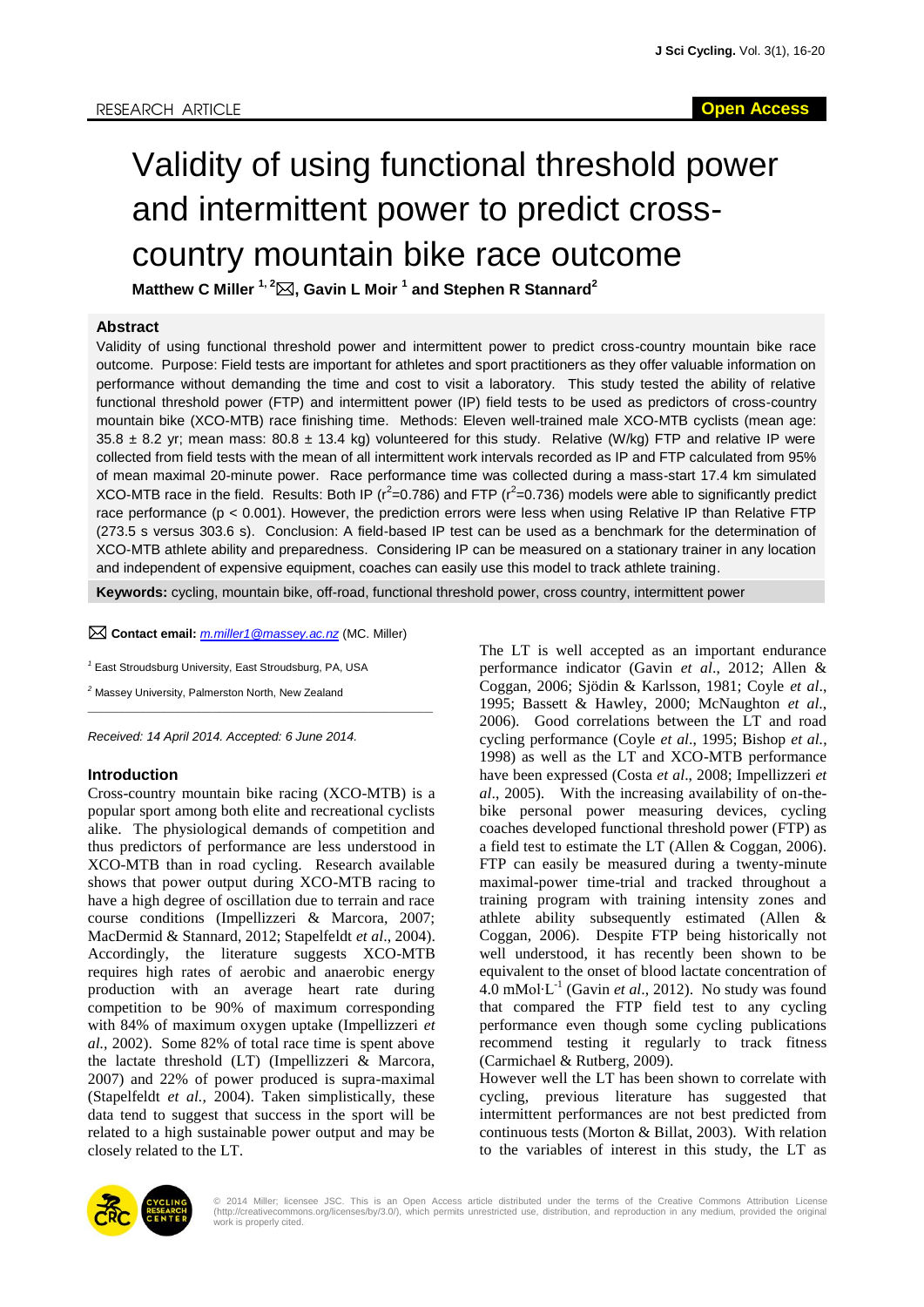indicated by the FTP test can be considered a continuous test and XCO-MTB deemed an intermittent performance.

Interestingly, there is limited research comparing the relationship between intermittent laboratory tests and XCO-MTB performance (Inoue *et al*., 2012; Prins *et al*., 2007), and there were no intermittent field tests located that explore these variables. Due to the high intensity and intermittent nature of XCO-MTB and the given physiologic parameters surrounding current field test standards, it seems sensible to tailor a field test specific to the demands of XCO-MTB for use in the prediction of performance and determination of athlete ability. Notably, Prins *et al*. (2007) made a call for the design of a XCO-MTB-specific test. In such a test, cyclists would perform a discontinuous effort during which the majority of the time is spent above the LT and recovery periods are well below the LT. The purpose of this study therefore is to investigate the validity of using continuous (i.e. FTP) and intermittent power (IP) field tests to predict XCO-MTB race performance.

# **Materials and methods Participants and procedures**

Eleven regionally competitive male XCO-MTB cyclists (mean age:  $35.8 \pm 8.2$  yr; mean mass:  $80.8 \pm 13.4$  kg) volunteered to participate in this study. All participants reported to be healthy and free of injury and had been cycling regularly  $(≥ 4$  sessions per week). Ethical approval was granted after review from the Institutional Review Board for the Protection of Human Subjects of East Stroudsburg University. All participants completed a written consent form and received notification of potential risks and benefits of the study. Participants completed three separate testing sessions in random order and were asked to arrive to testing threehours post-absorptive and with no heavy exercise in the previous 24 hours. During one session the participants

performed a FTP test following the procedure explained by Allen and Coggan (2006) with a modified warm-up. The second session was an intermittent test (IP) with 20 intervals of 45 seconds work and 15 seconds recovery. The final testing session was a mass-start mountain bike race. Subjects completed all sessions within a maximum of 14 days and no less than 72 hours between tests.

#### **Data collection**

Prior to testing, body mass was recorded for each subject. All participants used their own bikes for all testing sessions. Each bike was fitted with a CycleOps PowerTap rear wheel (G3 or Pro XCO-MTB Disc) and mounted on a stationary trainer (CycleOps Supermagneto Pro) for both FTP and IP testing. Data was collected onto a mobile recording unit (CycleOps Joule 2.0) and analyzed using PowerAgent software. Race time was recorded using a stopwatch to the nearest second. Each testing session began with a shortened warm-up protocol derived from that explained by Allen & Coggan (2006) and included ten minutes of easy pedaling followed by five minutes of a steady self-determined 'hard' effort and culminating with ten minutes of easy pedaling.

Two elite cyclists were selected to gather anecdotal pilot data from actual international and regional race performances. All data were gathered on the participants' own XCO-MTB using a PowerTap Pro XCO-MTB hub and recorded on a Joule 2.0. Data analysis was done in PowerAgent software. During these races it was determined that approximately 25% of race time was spent either coasting or in recovery power zone based on zones relative to FTP and outlined by PowerAgent software. Throughout the race, many efforts were completed above FTP and lasted approximately less than one minute before coasting or easy pedalling of varying duration. It is from this data that work:rest ratios were determined for

**Table 1.** Values for relative FTP, IP, and race time. Values are means ± standard deviations.

| Relative FTP (W/kg) | Relative IP (W/kg) | Race Time (s)  |  |
|---------------------|--------------------|----------------|--|
| $3.32 \pm 0.74$     | $4.19 \pm 0.83$    | $4153 \pm 561$ |  |

Note: Relative FTP = Functional threshold Power; Relative IP = Intermittent Power  $*$  Both models  $p < 0.001$ 

**Table 2.** Linear regression models for predicting race time from Relative FTP and Relative IP.

| Variable            | Model                                                                        |  | <b>MSE</b> Error |  |
|---------------------|------------------------------------------------------------------------------|--|------------------|--|
| <b>Relative FTP</b> | Race time = $6317.224 + (-655.688$ Relative FTP)* $0.858$ 0.736 92,190 303.6 |  |                  |  |
| <b>Relative IP</b>  | Race Time = $6662.768 + (-598.752$ Relative IP)* 0.886 0.786 74.773 273.5    |  |                  |  |

Note: Relative FTP = Relative Functional Threshold Power (W/kg); Relative IP = Relative Intermittent Power (W/kg); MSE = mean square error, calculated as the residual sum of squares divided by the degrees of freedom; Error = estimation error, calculated as the square root of MSE.  $*$  Both models  $p < 0.001$ 

**Table 3.** Multiple regression models for predicting Race time from Relative IP and a combination of Relative IP and Relative FTP.

| Variable           | Model                                                                                            |  | r <sup>2</sup> MSE Error |  |
|--------------------|--------------------------------------------------------------------------------------------------|--|--------------------------|--|
| <b>Relative IP</b> | Race Time = $6662.768 + (-598.752$ Relative IP)*                                                 |  | 0.886 0.786 74.773 273.5 |  |
| Combined           | Race Time = 6662.768 + (-537.759 Relative IP) + (-71.950 Relative FTP)* 0.887 0.787 83,841 289.6 |  |                          |  |

Note: Relative IP = Relative Intermittent Power (W/kg); Combined = regression model combining Relative FTP and Relative IP; MSE = mean square error, calculated as the residual sum of squares divided by the degrees of freedom; Error = estimation error, calculated as the square root of MSE.  $*$  Both models  $p < 0.001$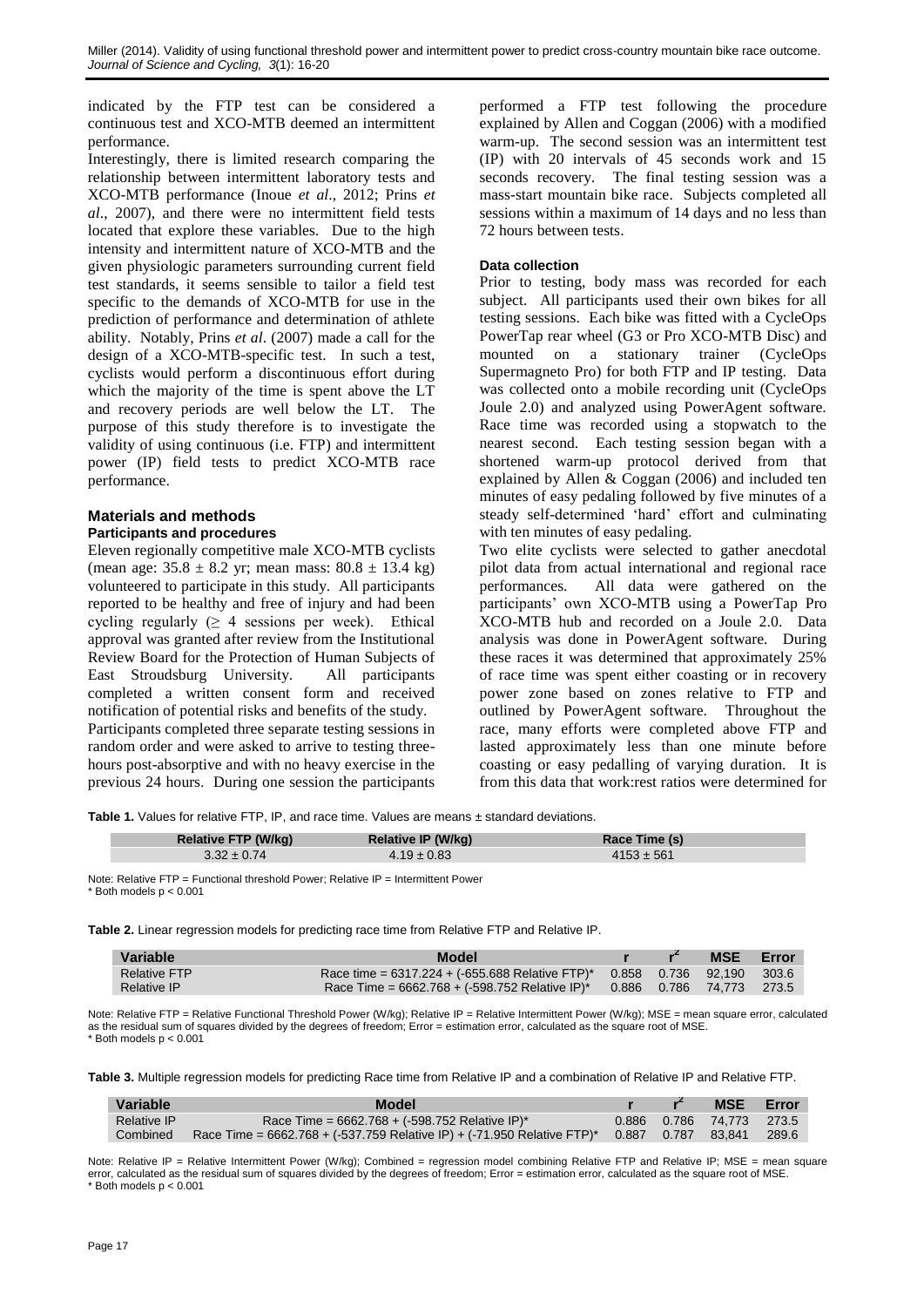IP testing. Duration of total time for IP testing was set at 20 minutes to have an equal duration as FTP testing. From their own training, all participants were familiar with the FTP test that required a sustained maximal effort for 20 minutes. Athletes were instructed to perform at their highest sustainable power for the duration of the FTP test. FTP was recorded as 95% of mean power across the duration of the test. The IP protocol consisted of 20 intervals of 45 seconds work and 15 seconds rest. Participants were told to 'visualize covering the most distance possible' during each work interval. Participants could sit or stand whenever necessary and maintain any cadence or gearing throughout testing. The beginning and end of each work bout was indicated by telling the subject to either start or stop and measured by pressing the 'INTERVAL' button on the Joule 2.0 head unit. Feedback related to elapsed time and power output were available to the participants at any time during testing just as they would be during self-intended field testing. During recovery intervals in IP testing, participants were instructed to pedal at an easy rate or coast; these intervals were not recorded.

The race was conducted across nine laps consisting of approximately 40% grass fields and 60% moderately difficult singletrack trails on rolling terrain with 43 m of elevation change each. Total distance covered for all participants was 17.4 km.

#### **Calculation of variables**

Mean power was recorded during all work bouts. FTP was calculated as 95% of mean 20-minute power and was recorded relative to body mass. The mean of all work bouts during IP was recorded relatively. Race time was recorded to indicate performance and measured in seconds after the completion of all laps.

Linear regression models (SPSS 19.0) were used to evaluate the coefficient of determination and standard error when using relative measures (W/kg) of FTP and IP in prediction of XCO-MTB race performance. Mean square error (MSE) was calculated as the residual sum of squares divided by the degrees of freedom and used to determine estimation error. Estimation error (Error) was calculated as the square root of MSE and expressed in unit time (s).

#### **Results**

The data for the relative FTP, relative IP and the race time are shown in Table 1. The correlation coefficient between the values achieved in the Relative FTP and those in the Relative IP was 0.964 ( $r^2 = 0.929$ ).

Table 2 shows the linear regression models created using relative FTP and relative IP to predict race time. Both models were able to significantly predict race performance ( $p < 0.001$ ). However, the prediction errors were less when using relative IP than relative FTP (273.5 s versus 303.6 s).

Multiple regression models were developed to assess the prediction of race performance from Relative FTP and Relative IP combined. The effect of combining relative FTP and relative IP  $(r^2 = .887)$  did not enhance

the variance in XCO-MTB performance explained by the relative IP  $(r^2 = .886)$  model substantially. Furthermore, the error associated with the combined model was in excess of that associated with the model containing only relative IP (289.6 s and 273.5 s, respectively).

### **Discussion**

To the best of our knowledge, this is the first study to use field-based tests to predict XCO-MTB performance. Field tests are particularly practical to athletes and coaches who do not have access to laboratory equipment. The development of powerbased field tests that are highly correlated with actual performance could help those with access only to a portable power meter gain valuable insight into potential for performance. Considering this study presents strong correlations between XCO-MTB performance and tests completed on a stationary trainer, the repeatability of these tests stands independent of weather conditions, expensive equipment and laboratory practitioners.

Indeed, the primary purpose of this study was to determine the validity of using FTP and IP field tests to predict XCO-MTB race performance. Based on the intermittent nature of XCO-MTB, it was questioned whether a steady-state physiologic indicator was the best option for assessing athletes of the sport. The FTP test was chosen for a condition of comparison based on the previous research relating the LT and XCO-MTB performance (Costa *et al*., 2008; Impellizzeri *et al*., 2005). Given the findings of Gavin *et al.* (2012) indicating FTP to be equal to a commonly used laboratory LT indicating the onset of blood lactate (4 mmol⋅L<sup>-1</sup>), and the strong face validity of the FTP field test among cyclists in general, this relationship suggested FTP was suitable for means of use in this study.

Our pilot data and revealed that XCO-MTB cyclists spend approximately 25% of race time either coasting or pedaling in a recovery zone during a race. This is relatable to the finding of Stapelfeldt *et al*. (2004), who determined 39% of XCO-MTB race power to be less than the aerobic threshold. With this information, the IP test protocol for this study entailed work: rest ratios set at 45 s: 15 s and was designed to be completed in the same amount of time as the FTP field test (20 minutes). This ensured the IP field test was effective means of blending the demands of XCO-MTB racing found during pilot testing with the time constraint of the FTP field test.

After a thorough search of published peer-reviewed literature on cycling, this is the first intermittent field test found that was designed to assess XCO-MTB. One of our first findings was that IP is strongly correlated with FTP. This can be explained by previous work showing that the ability to complete intermittent exercise to be reliant on aerobic metabolism and oxygen uptake (Bogdanis *et al*., 1996; Gaitanos *et al.*, 1993; Bishop, 2012, Bishop *et al*., 2004), and that the LT is strongly correlated to the percent of Type I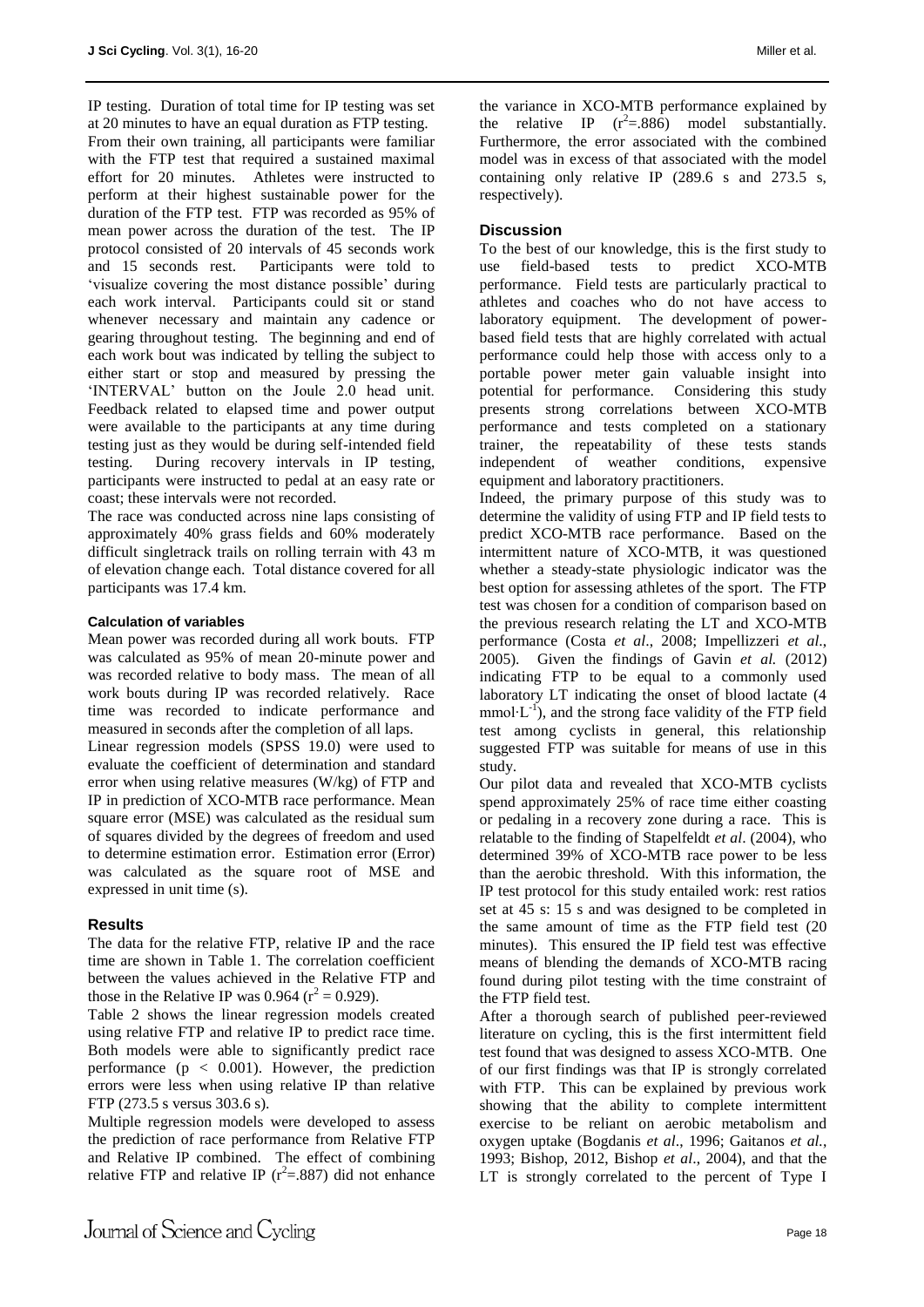muscle fibers (Coyle *et al*., 1992). This suggests that IP performance is at least in part based on the parameters surrounding an athlete's FTP. Moreover, interval training can improve aerobic-dependent timetrial performance (Stepto *et al.*, 1999; Lindsay *et al*., 1996; Padilla *et al*., 1999). While the training of the participants in this study was not recorded, it can be postulated that the strong relationship between these two tests is at least in part due to the combination of training benefits of off-road cycling and the upper limit of intermittent exercise capacity as constrained by aerobic efficiency.

The main finding of this study is that when using relative power output to predict XCO-MTB, IP has a stronger correlation than FTP. This agrees with the finding of Inoue *et al.* (2012) where a 5 x 30-s Wingate (at 50% Wingate load) could predict XCO-MTB performance. Interestingly, when Prins et al., (2007) had athletes perform a time trial on the same course as race performances were recorded, a similar correlation was found as that in this study when comparing IP with race time. In the same study, variable intensity and 1 km time trials were performed and compared with the same XCO-MTB performance. While these trials were completed with a high degree of control in the laboratory, the results shown here suggest IP field test can better predict race performance. This supports the IP field test as it suggests that performance can be predicted at least as well as any other previously used model and independent of weather conditions and expensive laboratory equipment.

The error associated with the regression models used in this study indicates that IP can predict XCO-MTB performance with less error than FTP. This is important given that finish rankings were often determined by smaller time margins than the error associated with both tests, and could mean the difference between finishing first and third or getting pulled from UCI races where the 80% rule is in effect.

Two potential criticisms of the IP test from a laboratory practitioner could be lack of control for the workload and the selection of the work:rest ratios. However, we feel that given the relationship of IP and race performance, the ease of execution of the IP field test, and the suggestion that the IP field test is at least as good at predicting XCO-MTB performance as other, more difficult field and laboratory measures, future research can potentially point towards fine-tuning a similar test to the one used in this study. This area needs more research.

# **Practical applications**

This is the first study to relate power-based field tests of FTP and IP to XCO-MTB performance. While the FTP test can explain much of the variation in performance, a field-based IP test is a better predictor of XCO-MTB race time than FTP. The astute coach should use this test as a criterion when determining the ability and preparedness of an athlete for competition.

# **Acknowledgment**

The authors would like to thank Saris Cycling Group, USA for supplying PowerTap power meters, Joule 2.0 head units and Supermagneto Pro stationary trainers for all test sessions.

# **References**

- 1. Allen, H. & Coggan, A. (2006). Training and racing with a power meter. Boulder, CO: VeloPress.
- 2. Amann M, Subudhi A, Foster C. (2006). Predictive validity of ventilatory and lactate thresholds for cycling time trial performance. Scandinavian Journal of Medicine & Science In Sports. February 2006;16(1):27- 34.
- 3. Bishop, D. J. (2012). Fatigue during intermittent-sprint exercise. Clin Exp Pharmacol Physiol, 39(9), 836-841.
- 4. Bishop, D., Edge, J., & Goodman, C. (2004). Muscle buffer capacity and aerobic fitness are associated with repeated-sprint ability in women. European Journal of Applied Physiology, 92(4-5), 540-547. doi: 10.1007/s00421-004-1150-1
- 5. Bishop, D., Jenkins, D. G., & Mackinnon, L. T. (1998). The relationship between plasma lactate parameters, Wpeak and 1-h cycling performance in women. Medicine and Science in Sports and Exercise, 30(8), 1270-1275.
- 6. Bogdanis, G. C., Nevill, M. E., Boobis, L. H., & Lakomy, H. K. (1996). Contribution of phosphocreatine and aerobic metabolism to energy supply during repeated sprint exercise. Journal of Applied Physiology (1985), 80(3), 876-884.
- 7. Carmichael, C and Rutberg, J. The Time-Crunched Cyclist: Fit, Fast, and Powerful in 6 Hours a Week. Boulder, CO: VeloPress, 2009.
- 8. Ciric, IM., Stojiljkovic, S., Stefanovic, N., Djurdjevic, S., Bjelakovic, L., Pirsl, D. (2012). Anaerobic threshold determination by direct blood lactate measurement with and without warm up protocol in female athletes. HealthMed, Vol. 6 Issue 6, p2152-2157.
- 9. Costa, V., & Fernando, D.O. (2008). Physiological variables to predict performance in cross-country mountain bike races. Journal of Exercise Physiology Online, 11(6).
- 10. Coyle, E. F., Coggan, A. R., Hopper, M. K., & Walters, T. J. (1988). Determinants of endurance in well-trained cyclists. Journal of Applied Physiology, 64(6), 2622- 2630.
- 11. Coyle, E. F., Sidossis, L. S., Horowitz, J. F., & Beltz, J. D. (1992). Cycling efficiency is related to the percentage of Type I muscle fibers. Medicine and Science in Sports and Exercise, 24(7), 782-788.
- 12. Davis, J. A., Rozenek, R., DeCicco, D. M., Carizzi, M. T., & Pham, P. H. (2007). Comparison of three methods for detection of the lactate threshold. Clinical Physiology & Functional Imaging, 27(6), 381-384.
- 13. Faude, O., Kindermann, W., Meyer, T. (2009). Lactate threshold concepts: how valid are they? Sports Medicine , Vol. 39, No. 6., pp. 469-490.
- 14. Gaitanos, G. C., Williams, C., Boobis, L. H., & Brooks, S. (1993). Human muscle metabolism during intermittent maximal exercise. Journal of Applied Physiology (1985), 75(2), 712-719.
- 15. Gavin, T. P., Van Meter, J. B., Brophy, P. M., Dubis, G. S., Potts, K. N., & Hickner, R. C. (2012). Comparison of a field-based test to estimate functional threshold power and power output at lactate threshold. Journal Of Strength & Conditioning Research (Lippincott Williams & Wilkins), 26(2), 416-421.